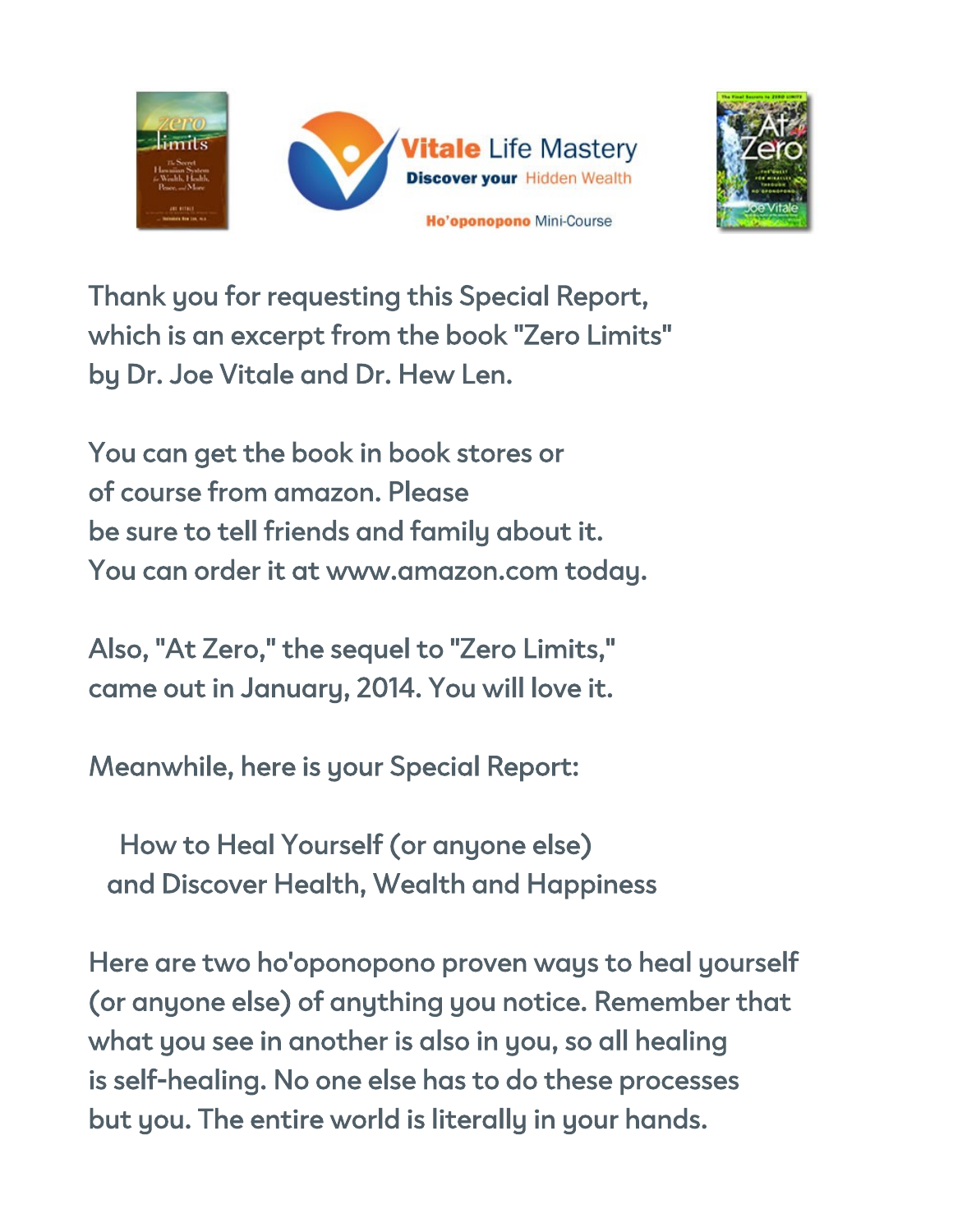First, this is the prayer Morrnah (the creator of this new process) said to help heal hundreds if not thousands of people. It's simple but powerful:

"Divine creator, father, mother, son as one ... If I, my family, relatives and ancestors have offended you, your family, relatives and ancestors in thoughts, words, deeds and actions from the beginning of our creation to the present, we ask your forgiveness ... Let this cleanse, purify, release, cut all the negative memories, blocks, energies and vibrations and transmute these unwanted energies to pure light ... And it is done."

Second, the way Dr. Hew Len likes to heal is to first say "I'm sorry" and "Please forgive me." You say this to acknowledge that something - without you knowing what it is - has gotten into your body/mind system. You have no idea how it got there. You don't need to know, either.

If you are overweight, you simply caught the program that is making you that way. By saying "I'm sorry," you are telling the Divine that you want forgiveness inside yourself for whatever brought it to you. You're not asking the Divine to forgive you; you're asking the Divine to help you forgive yourself.